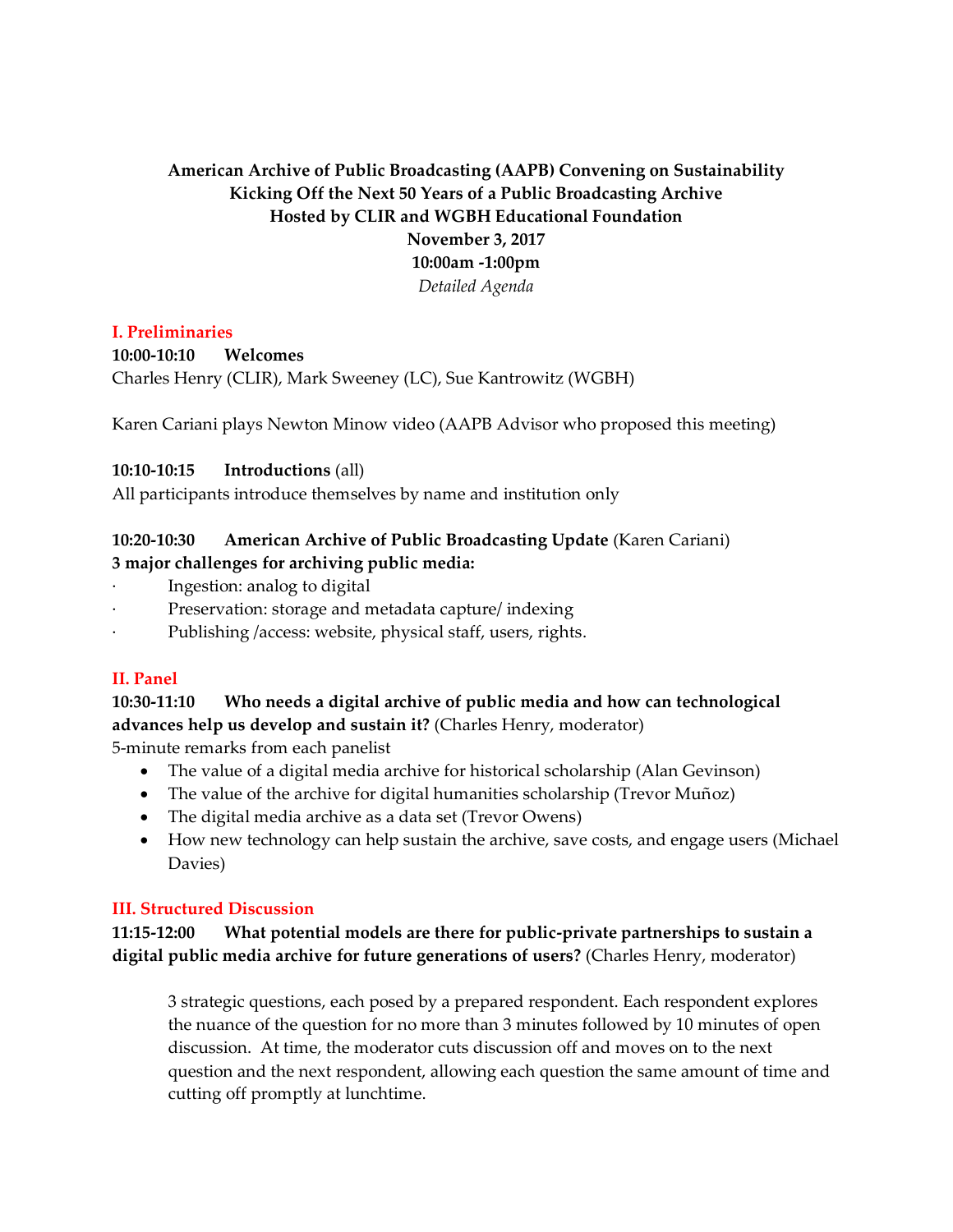**Question 1.** *Sustaining Access:* **How do we increase and draw users to the collection? What does a sustainable operation look like before and after legacy collections are reformatted to encourage use?** (Respondent: Bernie Reilly)

**Question 2.** *Ingesting Legacy Content*: **Are there solutions other than straight funding and a massive logistical operation to get us from analog to digital?** (Respondent: Bill Veillette)

**Question 3.** *Digital Preservation:* What new concerns about sustainability arise with increased accessioning of born digital materials? Can archiving be planned for at the point of creation? (Respondent: Trevor Owens)

## **IV. Semi-Structured Discussion**

**12:00-12:30 Lunch** (all move downstairs to Pew Café)

Lunch tables will be flagged with the discussion topics (Sustaining Access, Reformatting Legacy Content, Digital Preservation). Participants are assigned to come up with 3-5 key recommendations related to their topic by 12:35, after which discussion leaders report back to the group for the notes.

12:30-1:00 Report outs (discussion leaders) Next Steps (Karen Cariani) Thanks (from CLIR, WGBH, Library of Congress)

Closing thank-you and invite to attend the afternoon event at the Library of Congress.